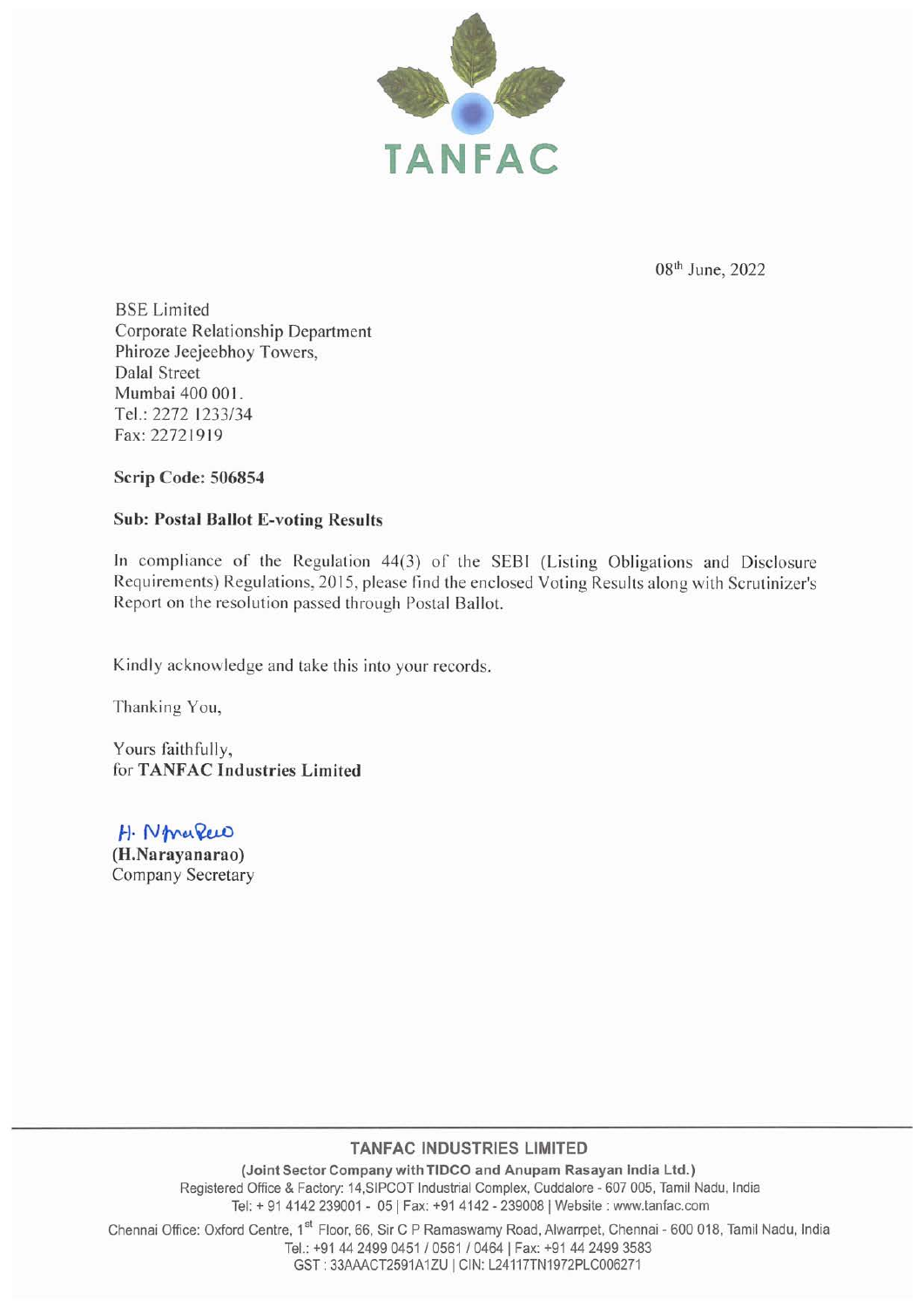Kalyani Srinivasan

## **CONSOLIDATED REPORT OF THE SCRUTINIZER** [Pursuant to Section 110 of the Companies Act, 2013 and Rule 22 of the Companies (Management and Administration) Rules, 2014].

The Chairperson, Tanfac Industries Limited No.14, SIPCOT Industrial Complex. Cuddalore - 607 005

Dear Sir / Madam.

## Sub: Result of Postal Ballot (E-Voting)

I. Ms. Kalyani Srinivasan, Practising Company Secretary have been appointed as a Scrutinizer of TANFAC Industries Limited (herein after referred to as "the Company") for scrutinizing postal ballot voting in respect of the passing of the resolutions contained in the Postal Ballot Notice dated May 06, 2022.

I submit our report as under

- 1. The company has completed the dispatch of Notice of Postal Ballot by e-mail on May 06. 2022 to its Members whose name(s) appeared on the Register of Members / List of Beneficial Owners as on April 29, 2022.
- 2. The company has made an advertisement regarding dispatch of postal ballot notice in Makkal Kural (in Tamil language) and Business Standard on 08<sup>th</sup> May 2022 and 09<sup>th</sup> May, 2022 respectively.
- 3. We monitored the process of electronic voting through the scrutinizer's secured link provided by Central Depository Services (India) Limited ("E-voting Agency") on the designated website.
- 4. The e-vot ng period remained open from Monday, May 09, 2022 (9.00 a.m.) till Tuesday, June 07, 2022 (5.00 p.m.).
- 5. Particulars of electronic voting report generated from e-voting agency's portal have been entered in a register maintained for the purpose.
- 6. The E-voting period commenced on Monday, May 09, 2022 (9.00 a.m.) till Tuesday, June 07, 2022 (5.00 p.m.) and the e-voting facility for members was immediately disabled after 5.00 pm on June 07, 2022.



# /11 Greata Opal Apartments, 4th Floor. 38th Street, Nanganallur, Chennai - 600 061 Phone 344 2267 3266, Mobile 94448 56799, 77086 69615, email: cskalvarusrinivasan@gmail.com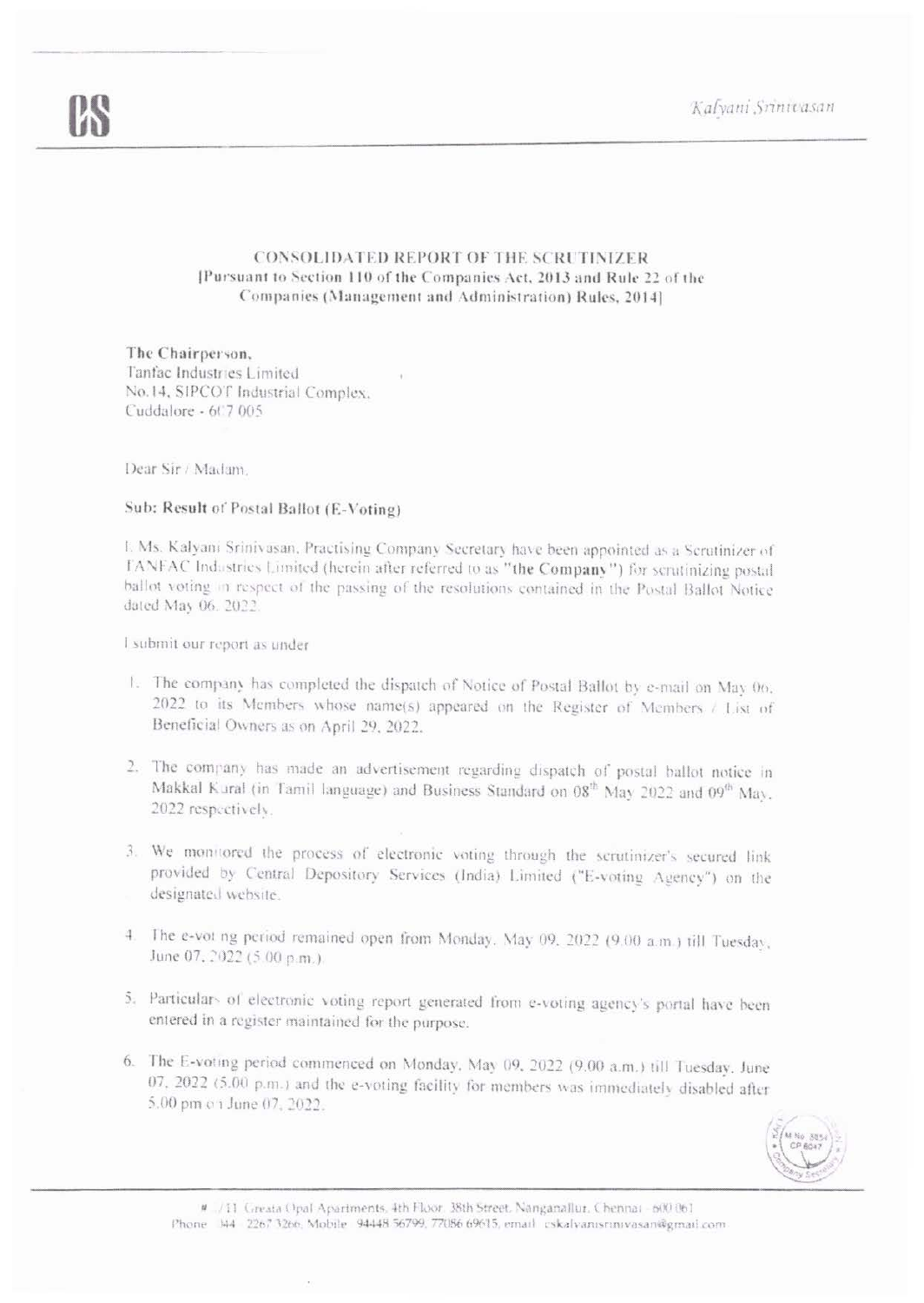The shareholders exercised their voting only by electronic mode.

A summary of e-voting is given hereunder below:-

Approving the appointment of Mr. Afzal Harunbhai Malkani (DIN: 07194226) as a Director of the Company.

| SI.<br>No | Particulars of E-Voting | No<br>shareholders | of No. of shares I<br>E-voting total | Percentage<br>$_{6n}$<br>net valid votes |  |
|-----------|-------------------------|--------------------|--------------------------------------|------------------------------------------|--|
|           | Total Votes received    |                    | 50.91.843                            | $100.00\%$                               |  |
|           | Votes with assent       | 64                 | 50,90,994                            | 99.98%                                   |  |
|           | Votes with dissent      |                    | 849                                  | 0.02%                                    |  |

Voting details as required under Regulation 44 of SEBI LODR is enclosed as Annexure I of this report.

We will hand over the register and all other papers/ records relating to electronic voting for safe custody to the Company, upon signing of the minutes of the meeting by the Chairperson.

You may accordingly declare the result of voting through Postal Ballot.

Thanking you,

Yours truly,

 $\vee$ 

Kalyani Srinovasan

Membership 10, 5854

CP No. 6047

Udin F005854D000474421